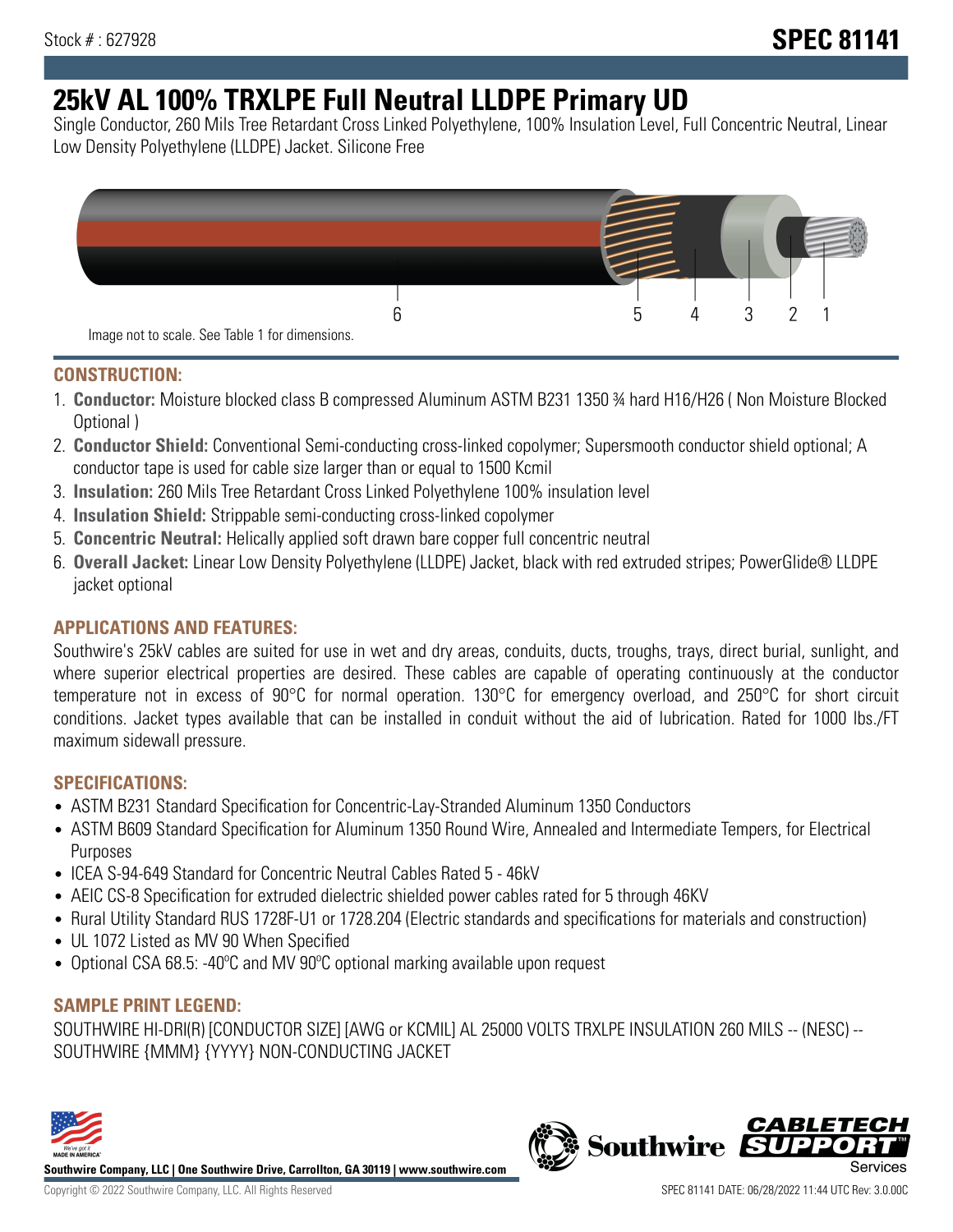#### **Table 1 – Weights and Measurements**

| Stock<br>  Number | Cond<br><b>Size</b> | <b>Diameter</b><br>Over<br>Conductor | <b>Diameter</b><br>Over<br>Insulation | Insul.<br><b>Thickness</b> | <b>Diameter</b><br>Over<br>Insulation<br><b>Shield</b> | Concentric<br><b>Neutral</b> | Neutral DC<br>Resistance<br>$25^{\circ}C$ | Jacket<br><b>Thickness</b> | Approx.<br>0D | Approx.<br>Weight               | Min<br>Bending<br>Radius | Max Pull<br>Tension* |
|-------------------|---------------------|--------------------------------------|---------------------------------------|----------------------------|--------------------------------------------------------|------------------------------|-------------------------------------------|----------------------------|---------------|---------------------------------|--------------------------|----------------------|
|                   | AWG/<br>Kcmil       | inch                                 | inch                                  | mil                        | inch                                                   | No. x AWG                    | $\Omega$ /1000ft                          | mil                        | inch          | $\mathsf{lb}$<br><b>Y1000ft</b> | inch                     | lb                   |
| 627928            | 2/0<br>(19)         | 0.395                                | 0.952                                 | 260                        | .032                                                   | 13x12                        | 0.128                                     | 50                         | .297          | 876                             | 10.3                     | 799                  |

All dimensions are nominal and subject to normal manufacturing tolerances

◊ Cable marked with this symbol is a standard stock item

\* Pulling tension based on pulling eye directly connected to conductor

^ SuperSmooth conductor shield

§ Black jacket. CSA Listed

#### **Table 2 – Electrical and Engineering Data**

| Cond.<br>Size | 'DC.<br>Resistance<br>$\circledR$ 25°C $^\circ$ | AC<br>Resistance<br>$\varpi$ 90°C | Capacitive<br>Reactance @<br>60Hz | Inductive<br>Reactance<br>@ 60Hz | Charging<br>Current | <b>Dielectric</b><br>Loss | Zero<br>Sequence<br>Impedance* | Positive<br>Sequence<br>Impedance <sup>®</sup> | Short<br>Circuit<br>Current @<br>30 Cycle | Allowable<br>Ampacity in<br>Duct 90°C† | Allowable<br>Ampacity<br><b>Directly</b><br>Buried 90°C‡ |
|---------------|-------------------------------------------------|-----------------------------------|-----------------------------------|----------------------------------|---------------------|---------------------------|--------------------------------|------------------------------------------------|-------------------------------------------|----------------------------------------|----------------------------------------------------------|
| AWG/<br>Kcmil | $\Omega/1000$ ft                                | $\Omega/1000$ ft                  | $M\Omega^*1000$ ft                | $\Omega/1000$ ft                 |                     | A/1000ft W/1000ft         | $\Omega/1000$ ft               | $\Omega$ /1000ft                               | Amp                                       | Amp                                    | Amp                                                      |
| 2/0<br>(19)   | 0.133                                           | 0.167                             | 0.054                             | 0.047                            | 0.268               | .162                      | $0.296 + 0.059$                | $0.170 + j0.046$                               | 7560.0                                    | 180                                    | 225                                                      |

\* Calculations are based on three cables triplexed / concentric shield / Conductor temperature of 90°C / Shield temperature of 45°C / Earth resistivity of 100 ohmsmeter

† Ampacities are based on Figure 7 of ICEA P-117-734 (Single circuit trefoil, 100% load factor, 90°C conductor temperature, earth RHO 90, 36" burial depth)

‡ Ampacities are based on Figure 1 of ICEA P-117-734 (Single circuit trefoil, 100% load factor, 90°C conductor temperature, earth RHO 90, 36" burial depth)

#### **Table 3 – Weights and Measurements (Metric)**

| Stock<br>Number | Cond.<br>Size <sup>1</sup> | <b>Diameter</b><br>Over<br>Conductor | <b>Diameter</b><br>Over<br>Insulation | Insul.<br><b>Thickness</b> | <b>Diameter</b><br>Over<br>Insulation<br><b>Shield</b> | Concentric<br><b>Neutral</b> | Neutral DC<br>Resistance<br>$25^{\circ}$ C | Jacket<br><b>Thickness</b> | Approx.<br>OD | Approx.<br>Weight | Min<br>Bending<br>Radius | Max Pull<br>Tension* |
|-----------------|----------------------------|--------------------------------------|---------------------------------------|----------------------------|--------------------------------------------------------|------------------------------|--------------------------------------------|----------------------------|---------------|-------------------|--------------------------|----------------------|
|                 | AWG/<br>Kcmil              | mm                                   | mm                                    | mm                         | mm                                                     | No. x AWG                    | $\Omega$ /km                               | mm                         | mm            | ka/km             | mm                       | newton               |
| 627928          | 2/0<br>(19)                | 10.03                                | 24.18                                 | 6.60                       | 26.21                                                  | 13x12                        | 0.42                                       | 1.27                       | 32.94         | 1304              | 261.62                   | 3556                 |

All dimensions are nominal and subject to normal manufacturing tolerances

◊ Cable marked with this symbol is a standard stock item

\* Pulling tension based on pulling eye directly connected to conductor

^ SuperSmooth conductor shield

§ Black jacket. CSA Listed

#### **Table 4 – Electrical and Engineering Data (Metric)**

| Cond<br>Size          | DC<br>Resistance<br>@ 25°C | АC<br>Resistance<br>$@90^{\circ}C$ | Capacitive<br>Reactance<br>@ 60Hz | Inductive<br>Reactance<br>@ 60Hz | Charging<br>Current | <b>Dielectric</b><br>Loss | Zero<br>Sequence<br>Impedance* | Positive<br>Sequence<br>Impedance* | <b>Short</b><br>Circuit<br>Current @<br>30 Cycle | Allowable<br>Ampacity in<br>Duct 90°C1 | Allowable<br>Ampacity<br>Directly<br>Buried 90°C‡ |
|-----------------------|----------------------------|------------------------------------|-----------------------------------|----------------------------------|---------------------|---------------------------|--------------------------------|------------------------------------|--------------------------------------------------|----------------------------------------|---------------------------------------------------|
| AWG/<br>Kcmil         | $\Omega$ /km               | $\Omega$ /km                       | $M\Omega^*$ km                    | $\Omega$ /km                     | A/km                | W/km                      | $\Omega/1000$ ft               | $\Omega/1000$ ft                   | Amp                                              | Amp                                    | Amp                                               |
| $\frac{2}{0}$<br>(19) | 0.4364                     | 0.55                               | 0.0165                            | 0.1542                           | 0.879               | 3.8123                    |                                | $0.296 + 0.059$ 0.170+ $0.046$     | 7560.0                                           | 180                                    | 225                                               |

\* Calculations are based on three cables triplexed / concentric shield / Conductor temperature of 90°C / Shield temperature of 45°C / Earth resistivity of 100 ohmsmeter



**Southwire Company, LLC | One Southwire Drive, Carrollton, GA 30119 | www.southwire.com**